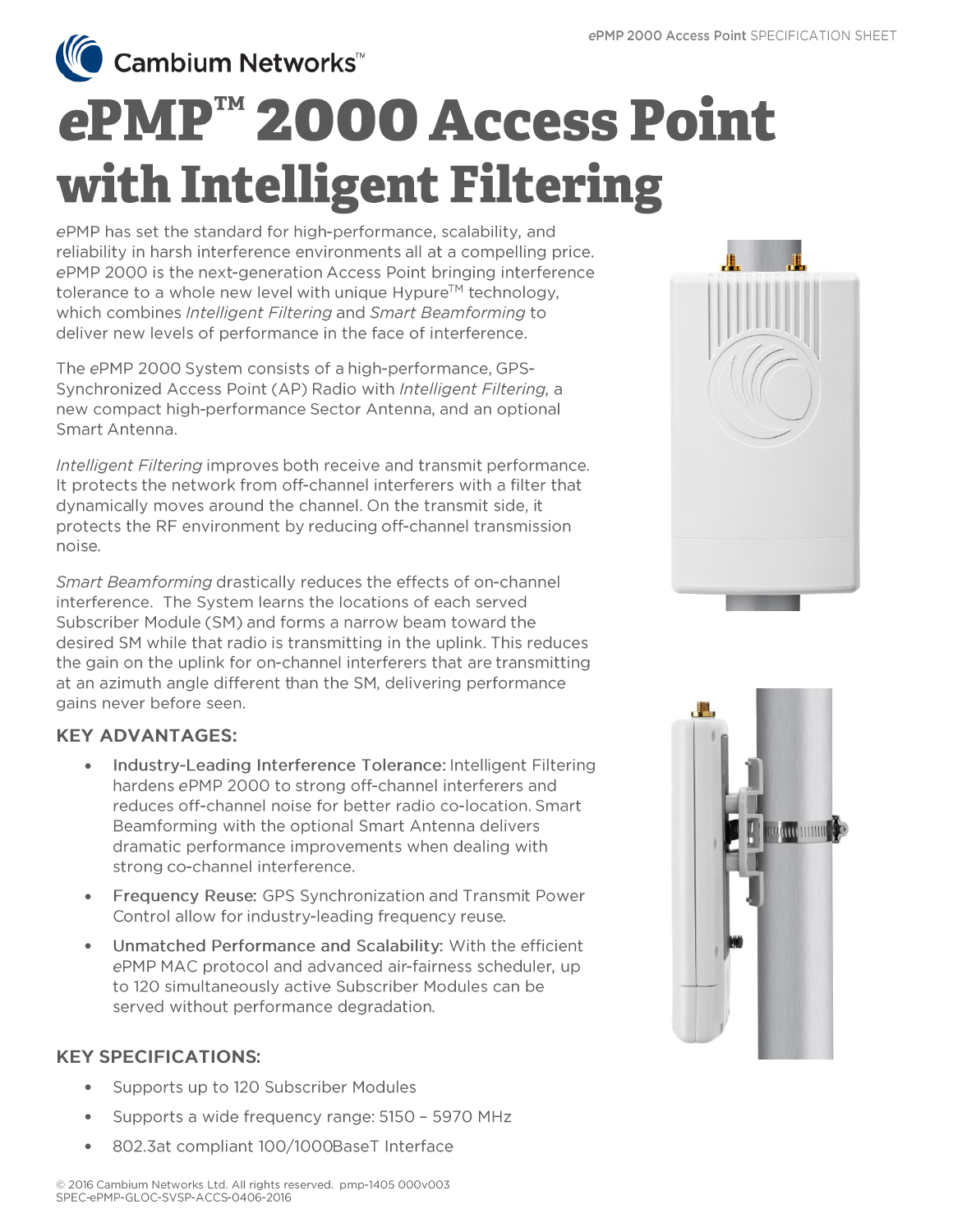# **Specifications**

| <b>PRODUCT</b>                                       |                                                                                                                                                           |
|------------------------------------------------------|-----------------------------------------------------------------------------------------------------------------------------------------------------------|
| Model/Part #                                         | See table below for full set of Model and Part Numbers                                                                                                    |
| <b>SPECTRUM</b>                                      |                                                                                                                                                           |
| Channel Spacing                                      | Configurable on 5 MHz increments                                                                                                                          |
| Frequency Range                                      | 5150 - 5970 MHz (exact frequencies as allowed by local regulations)                                                                                       |
| Channel Width                                        | 5   10   20   40 MHz                                                                                                                                      |
| <b>INTERFACE</b>                                     |                                                                                                                                                           |
| MAC (Media Access Control) Layer                     | Cambium proprietary and optionally standard 802.11n                                                                                                       |
| Physical Layer                                       | 2x2 MIMO/OFDM                                                                                                                                             |
| Ethernet Interface                                   | 100/1000BaseT, rate auto negotiated, 802.3at compliant                                                                                                    |
| Powering Methods Supported                           | 56 V PoE (included), standard 802.3at PoE Supply, or CMM4 with 56 V and 5 pin to 7 pin cross over cable<br>adapter                                        |
| Protocols Used                                       | IPv4, UDP, TCP, IP, ICMP, SNMPv2c, HTTPs, STP, SSH, IGMP Snooping, LLDP, DHCP, RADIUS, NTP                                                                |
| Network Management                                   | HTTPs, SNMPv2c, SSH, Cambium Networks cnMaestro™                                                                                                          |
| <b>VLAN</b>                                          | 802.10 with 802.1p priority                                                                                                                               |
| <b>PERFORMANCE</b>                                   |                                                                                                                                                           |
| Subscribers per Sector                               | Up to 120; Lite version limited to 10                                                                                                                     |
| ARQ                                                  | Yes                                                                                                                                                       |
| Nominal Receive Sensitivity (w/FEC) @ 20 MHz Channel | $MCSO = -93$ dBm to MCS15 = $-69$ dBm (per branch)                                                                                                        |
| Nominal Receive Sensitivity (w/FEC) @ 40 MHz Channel | $MCSO = -90$ dBm to $MCS15 = -66$ dBm (per branch)                                                                                                        |
| Modulation Levels (Adaptive)                         | MCSO (BPSK) to MCS15 (64QAM 5/6)                                                                                                                          |
| GPS Synchronization                                  | Yes, via internal GPS or CMM4 with 56 V and 5 pin to 7 pin cross over cable adapter                                                                       |
| Quality of Service                                   | Three-level priority (Voice, High, Low) with packet classification by DSCP, COS, VLAN ID, IP & MAC<br>Address, Broadcast, Multicast, and Station Priority |
| Transmit Power Range                                 | 0 to +30 dBm (combined, to regional EIRP limit) (1 dB interval)                                                                                           |
| <b>RECOMMENDED ANTENNAS</b>                          |                                                                                                                                                           |
| Sector Antenna                                       | ePMP Sector Antenna (C050900D021A) available                                                                                                              |
| ePMP 2000 Smart Antenna                              | ePMP 2000 Smart Antenna (C050900D020A) available (complimentary; does not replace Sector<br>Antenna)                                                      |
| <b>PHYSICAL</b>                                      |                                                                                                                                                           |
| Sector Antenna Connection                            | 2 x 50 ohm, RP (reverse polarity) SMA                                                                                                                     |
| Beamforming Antenna Connection                       | 2 x 50 ohm, RP (reverse polarity) SMA, DC coupled (powering antenna)                                                                                      |
| <b>GPS Antenna Connection</b>                        | 1 x 50 ohm, RP (reverse polarity) SMA                                                                                                                     |
| Surge Suppression                                    | 1 Joule Integrated                                                                                                                                        |
| Environmental                                        | <b>IP55</b>                                                                                                                                               |
| Temperature                                          | -30°C to +55°C (-22°F to +131°F)                                                                                                                          |

© 2016 Cambium Networks Ltd. All rights reserved. pmp-1405 000v003<br>SPEC-ePMP-GLOC-SVSP-ACCS-0406-2016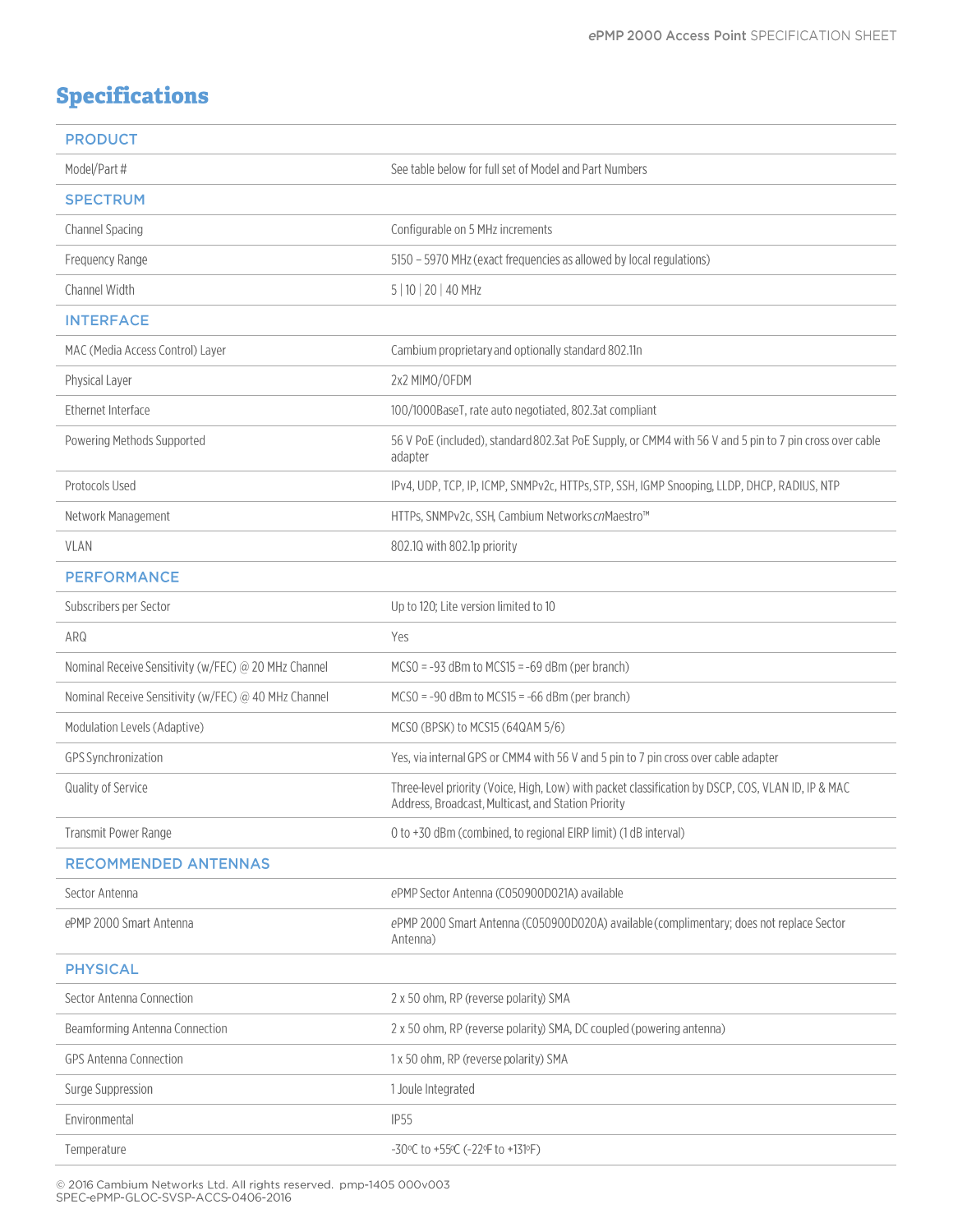| Power Consumption            | 20 W Maximum [1]                                             |
|------------------------------|--------------------------------------------------------------|
| Input Voltage                | 44 V to 59 V                                                 |
| Weight                       | 0.7 kg (1.5 lbs) without brackets                            |
| Dimensions (L x W x H)       | 22.2 x 12.4 x 4.5 cm (8.75 x 4.9 x 1.75 in) without brackets |
| Pole Mount Included          | Yes                                                          |
| Environmental Cover Included | Yes                                                          |
| <b>SECURITY</b>              |                                                              |
| Encryption                   | 128 bit AES (CCMP mode)                                      |
| <b>CERTIFICATIONS</b>        |                                                              |
| <b>FCCID</b>                 | Z8H80FT0020                                                  |
| <b>INDUSTRY CANADA</b>       | 109W-0020                                                    |
| <b>CE</b>                    | EN 302 502 v1.2.1<br>EN 301 893 v1.7.1                       |

## Notes:

[1] The maximum power consumption of the Access Point is the same regardless of whether the optional Smart Beamforming Antenna is equipped or not. This is because the Beamforming Antenna draws its power during the uplink cycle when the Access Point power consumption is not at its maximum.

| <b>Part Number</b> | <b>Model Number</b> | <b>Description</b>                                                            | <b>Region</b>           |
|--------------------|---------------------|-------------------------------------------------------------------------------|-------------------------|
| C050900A033A       | C050900P931A        | ePMP 2000: 5 GHz AP with Intelligent Filtering and Sync (EU)                  | <b>EU Member States</b> |
| C058900A132A       | C058900P132A        | ePMP 2000: 5 GHz AP with Intelligent Filtering and Sync (FCC)                 | US and Canada           |
| C050900A031A       | C050900P931A        | ePMP 2000: 5 GHz AP with Intelligent Filtering and Sync (ROW) (no cord)       | All except NA and EU    |
| C050900A231A       | C050900P931A        | ePMP 2000: 5 GHz AP with Intelligent Filtering and Sync (ROW) (EU cord)       | All except NA and EU    |
| C050900A131A       | C050900P931A        | ePMP 2000: 5 GHz AP with Intelligent Filtering and Sync (ROW) (US cord)       | All except NA and EU    |
| C050900L033A       | C050900P931A        | ePMP 2000: 5 GHz AP Lite w ith Intelligent Filtering and Sync (EU)            | <b>EU Member States</b> |
| C058900L132A       | C058900P132A        | ePMP 2000: 5 GHz AP Lite w ith Intelligent Filtering and Sync (FCC)           | US and Canada           |
| IC050900L031A      | C050900P931A        | ePMP 2000: 5 GHz AP Lite with Intelligent Filtering and Sync (ROW) (no cord)  | All except NA and EU    |
| C050900L231A       | C050900P931A        | ePMP 2000: 5 GHz AP Lite w ith Intelligent Filtering and Sync (ROW) (EU cord) | All except NA and EU    |
| C050900L131A       | C050900P931A        | ePMP 2000: 5 GHz AP Lite w ith Intelligent Filtering and Sync (ROW) (US cord) | All except NA and EU    |
| C050900S2KLA       | <b>NA</b>           | ePMP2000 AP Lite License Key - Upgrade Lite (10 SM) to Full (120 SM)          | All Regions             |

### Note:

Part Number is used to order the product from Cambium. Model Number is used for regulatory purposes